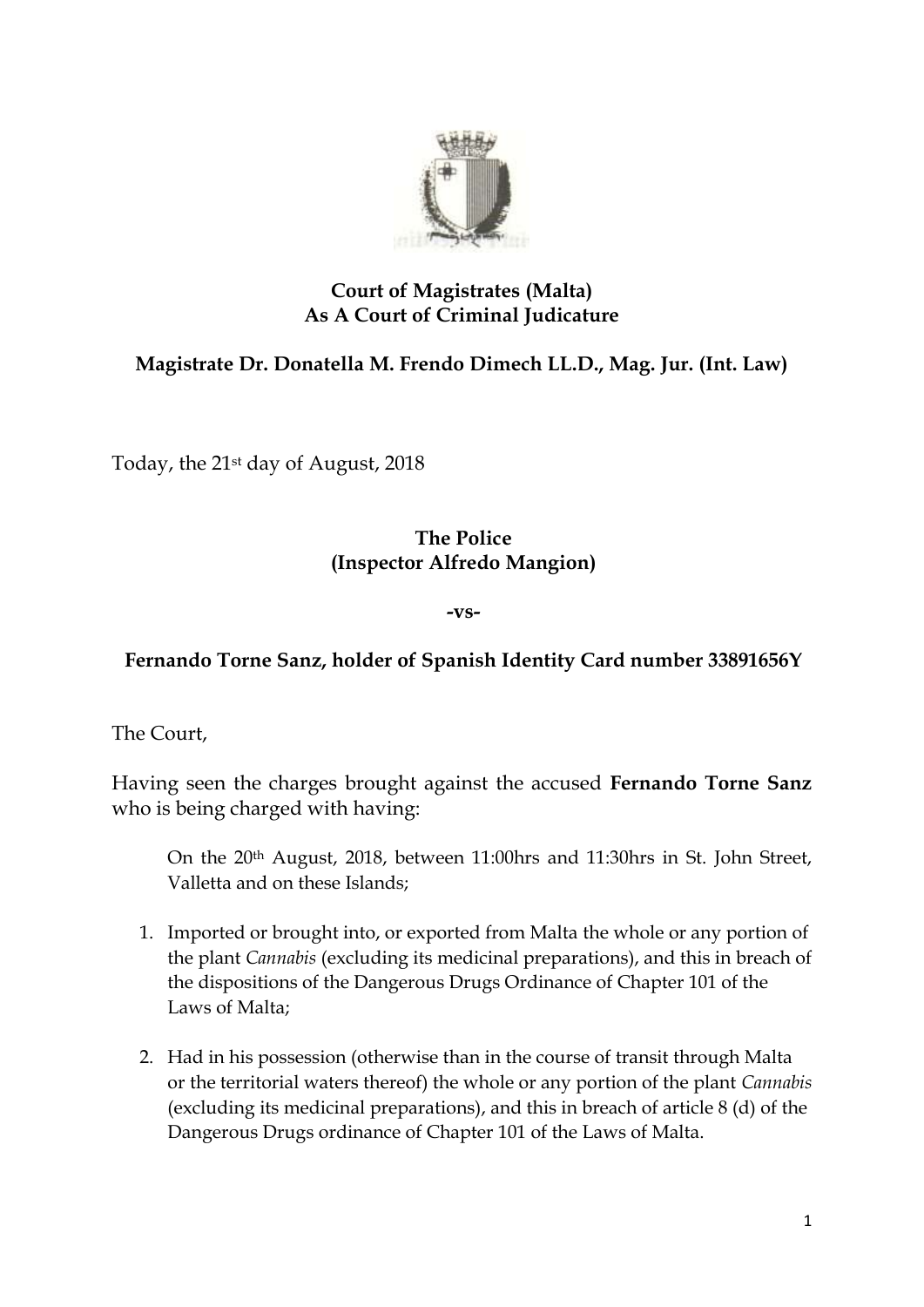Having Considered:

Whereas having heard the accused plead guilty to all charges brought against him notwithstanding the fact that the Court warned him in the most solemn manner of the legal consequences of his guilty plea, and after having given him sufficient time within which to reconsider and withdraw his guilty plea;

Having heard witnesses;

Having seen all the acts and documents exhibited;

Having heard the prosecution and defence counsel make their submissions;

Considers:

Having heard the guilty plea of the accused to the charges brought against him, the Court has no alternative but to declare the accused guilty of the said charges.

With regards to punishment the Court took into consideration the accused's early admission of guilt, the nature of the offences of which he stands charged and the circumstances of the case wherein although it is alleged by defence that the substance found on the accused was medically prescribed in his country of nationality, no evidence was produced to substantiate this assertion. Consideration was also taken of the declaration made by the prosecution the importation of the said substance was for the accused's personal use;

In view of the above, the Court, after having seen articles 17 and 31 of the Criminal Code, and articles  $8(d)$ , Part V,  $22(1)(a)$ ,  $22(1B)$  and  $22(2)(b)(ii)$  of the Dangerous Drugs Ordinance, Chapter 101 of the Laws of Malta, and regulation 9 of the Internal Control of Dangerous Drugs Rules (S.L.101.02), upon his admission, finds the accused guilty of the charges brought against him and condemns him to a fine *(multa)* of eight hundred euros (€800). In case of non-payment, the fine will be converted into imprisonment according to law.

Finally, the Court orders the destruction of all drugs exhibited in this case under the direct supervision of the Registrar Courts. The Registrar shall enter a minute in the records of this case reporting to this Court the destruction of said drugs.